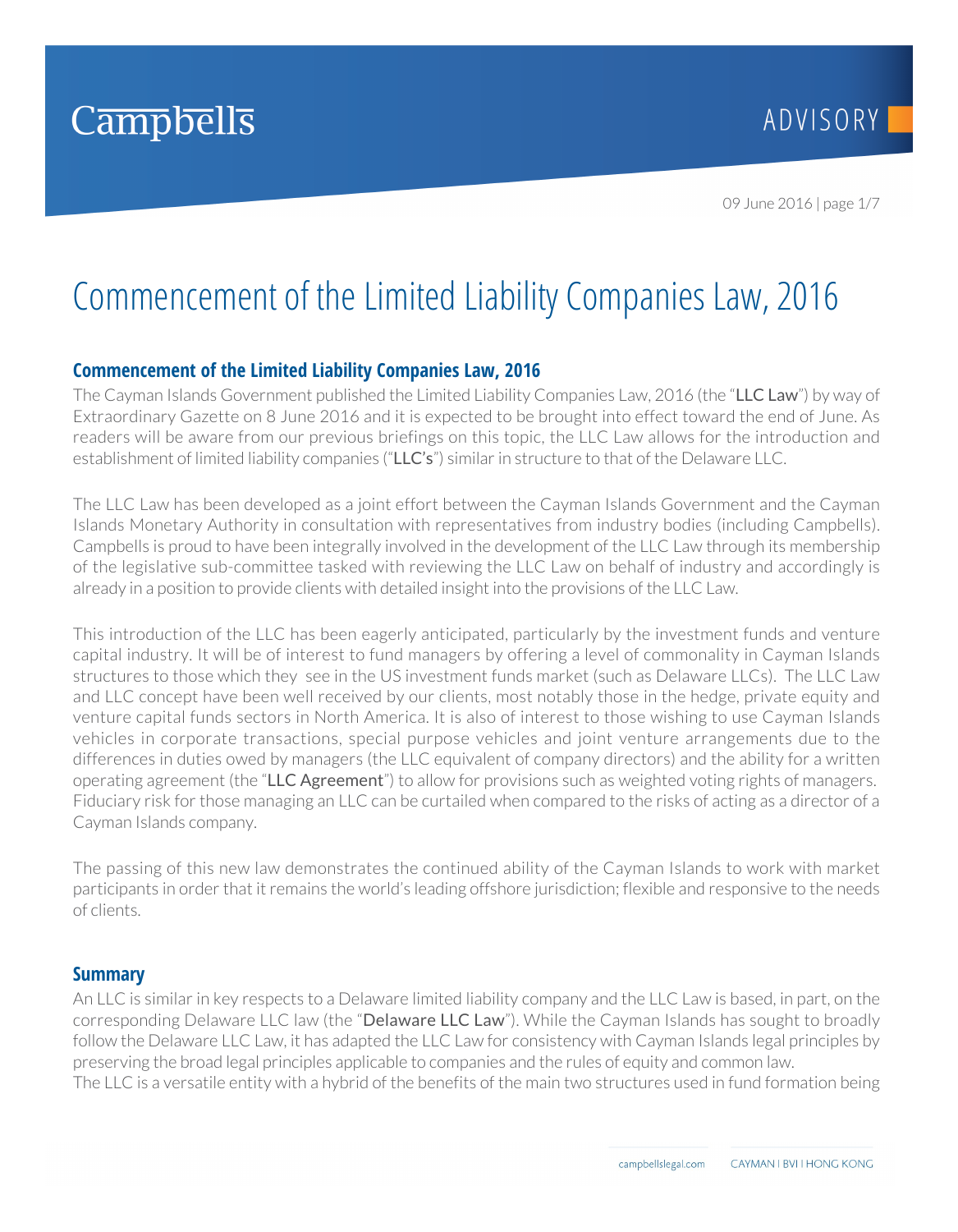an exempted limited company and the exempted limited partnership. An LLC, in common with an exempted company (and unlike an exempted limited partnership) will be a body corporate with a separate legal personality to its members but will maintain the internal accounting and record keeping flexibility of an exempted limited partnership. Further, unlike an exempted limited partnership, an LLC will not need to have a separate general partner entity in order to maintain the limited liability of its members and may either be managed by its members in accordance with its LLC Agreement or by 'managers' (who may or may not be members) appointed by the members.

The LLC must have at least one member. Its members benefit from limited liability to the amount of each member's agreed maximum contributions with substantial contractual freedom to agree the internal workings of the LLC vehicle set out in an LLC Agreement within the framework of the LLC Law.

## **Advantages and Disadvantages**

ADVANTAGES

- Ability to vary fiduciary risk of those managing the LLC;
- Avoid technical issues of par value and share capital of a company;
- Ability to more closely mirror the terms of a US LLC vehicle; and
- Lower fees than for an exempted limited partnership, or foreign corporation registered in the jurisdiction, may in certain circumstances replace an exempted limited partnership, thereby avoiding the need for a separate general partner.

The Cayman Islands is the leading offshore fund jurisdiction and as such, the LLC will complement the current fund structuring offerings and will allow for: (1) more straightforward and flexible administration of the tracking and calculation of a member's investment in a fund, without the need to reference shares and the rigidity of share capital; (2) flexibility in corporate governance concepts; and (3) a closer synergy between the legal frameworks for onshore vehicles and offshore vehicles, which will be particularly useful in a master/feeder structure where a parallel Delaware onshore feeder is established.

It will be possible for the LLC to be operated / controlled by a majority of members or managers (who need not be members) and who owe no fiduciary duties to the LLC, its members or any other person save that managers will still retain a duty of good faith (unless varied in the LLC Agreement). This will certainly suit those looking for structures where stakeholders can promote and contract for their own interests, without traditional issues of fiduciary responsibilities and associated liabilities of directors of corporate entities, such as those engaged with venture capital, private wealth and family offices or in private equity.

## DISADVANTAGES

- Untested in Cayman Islands courts as to how judicial precedent will be applied (for example in evaluating the fiduciary risks for managers); and
- Unfamiliar conceptually to non-US groups.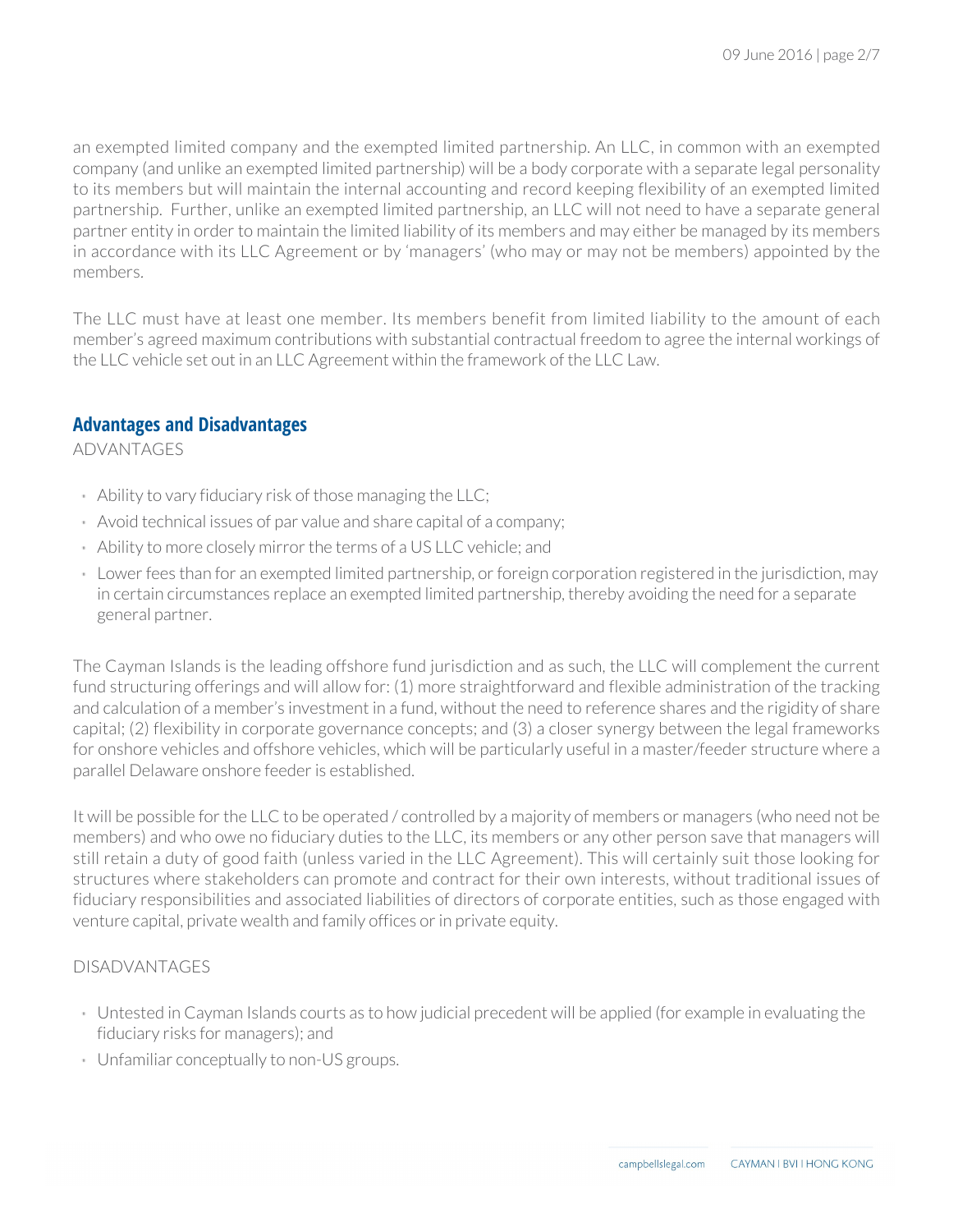## **Jurisprudence**

The LLC is a new vehicle with no current equivalent legal concept in the Cayman Islands and as such there is no Cayman Islands jurisprudence / court decisions on LLCs. Therefore the LLC Law expressly states the key features of an LLC to provide clear guidance to promoters and their service providers alike.

To the extent that they are relevant to an LLC, the LLC Law seeks to preserve the rules of equity and common law which are applicable to exempted limited companies. In simpler terms, the current court decisions and judicial precedents which apply to companies will apply to LLCs, but there remains residual uncertainty as to how practically it will apply – for example, will fiduciary good faith obligations be identical for LLC managers as for company directors? It is expected that the understood current principles of contractual interpretation will apply to the provisions of any LLC Agreement.

# **Applicability**

The LLC Law provides that the LLC will automatically be incorporated into the following current Cayman Islands laws such that it may also act in the following capacities pursuant to the provisions of such laws:

- $\cdot$  The Mutual Funds Law such that the LLC can be structured as a mutual fund:
- The Exempted Limited Partnership Law such that the LLC can be structured as a general partner of an exempted limited partnership; and
- The Securities Investment Business Law such that the LLC can be formed to act as an investment manager or adviser to a mutual fund.

## **Formation**

An LLC will be registered with the Registrar of Limited Liability Companies (the "Registrar"), formed in a similar manner to an exempted partnership by submission of a registration statement which contains initial details such as the name (and, if applicable, any foreign translation), registered office and term of the LLC. Note the LLC must have a registered office in the Cayman Islands. In common with an exempted company or an exempted limited partnership, an LLC will receive a certificate of registration.

The Registrar will record the name of the LLC, the date of registration and any change of name or foreign name. The LLC Law contains rules on the naming convention of an LLC. Of principal interest to readers will be that an LLC may, but need not, have "Limited Liability Company", "LLC" or "L.L.C." as part of the name of the LLC. No other company or entity registered in the Cayman Islands may now use "Limited Liability Company", "LLC" or "L.L.C." in their name, unless they are already registered in the Cayman Islands or will be registered as a foreign company.

## **Separate Legal Personality**

An LLC is a corporate entity which has separate legal personality to its members, so the members have no risk for the LLC's liabilities save to the extent of any agreed unpaid contributions to the LLC. The separate legal personality continues until the LLC's certificate is cancelled by the Registrar deregistering or striking off the LLC.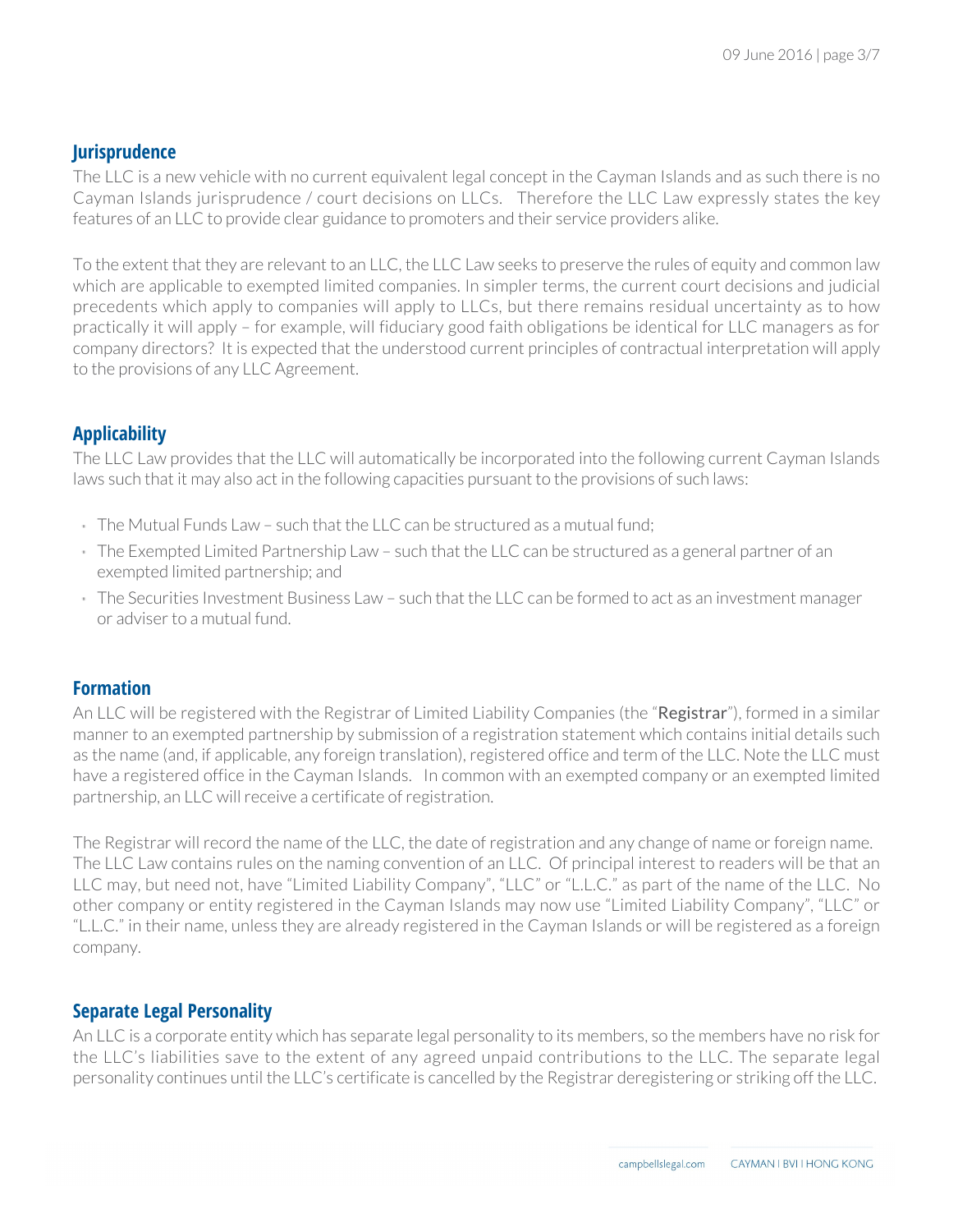The LLC Law gives an LLC full power to carry on its business or affairs unless its LLC Agreement provides otherwise.

It may be formed for any lawful business, purpose or activity.

An LLC has the power to indemnify a member or manager and may advance expenses.

## **Membership**

The LLC must always have at least one member and there are no Cayman residency requirements for members. The initial member is admitted upon registration of the LLC. Members are issued interests, which although akin to a partnership interest also has attributes of shares of a company. The LLC Law then sets out the manner in which members may be admitted or interests transferred and allows interests to be issued without a contribution and allows for an LLC to acquire, purchase, redeem or otherwise any LLC interest.

The LLC Law allows the LLC Agreement to divide the LLC's interests into classes and/or allow for voting or nonvoting interests and allow for meetings or otherwise.

The LLC Law also allows the LLC Agreement to alter most of the provisions in the LLC Law regarding the manner in which such members are admitted or interests issued, allowing substantial contractual freedom.

#### **LLC Agreement**

The LLC and its members must enter into an LLC Agreement which governs and regulates its business or affairs. The LLC Agreement must be governed by Cayman Islands law (regardless of any expression otherwise in the LLC Agreement). The LLC Agreement may, but need not be, executed and is binding regardless of signature.

The LLC Agreement may: (a) provide specific remedies or sanctions or consequences against any member or manager failing to comply with its terms and/or (b) specify the happening of an event which would subject members or managers to specific remedies or sanctions or consequences.

The LLC Law provides that any specific remedies or sanctions or consequences shall not be unenforceable on the basis that they are a penalty or forfeiture in nature, so forfeiture of an interest for defaulting members is in principal enforceable.

The LLC Law also provides that no act nor disposition of real or personal property of or to an LLC shall be invalid because the LLC lacked capacity or power but that the same may be asserted in proceedings by a member or manager against the LLC or by the LLC (through a liquidator or member or managers or other representative) in proceedings against the member or manager (or former member or manager) to prevent the same.

The LLC Agreement need not be filed or registered with the Registrar in line with the Cayman Islands Exempted Partnership Law and the Delaware LLC Law.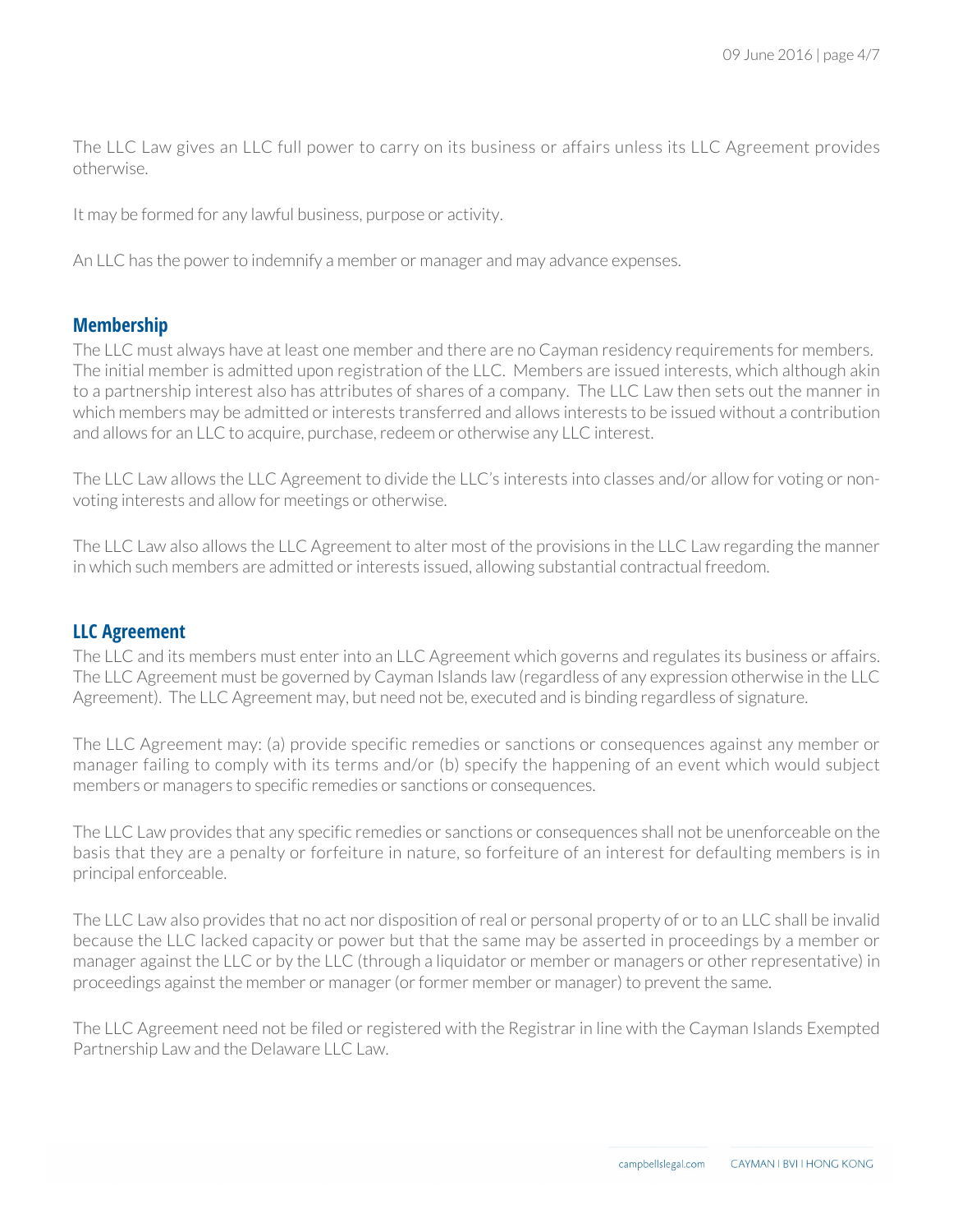## **Liability to Third Parties**

The LLC Law states that no member or manager is to be personally liable for any debt, obligation or liability of the LLC solely by reason for being a member or manager of the LLC. However, through the LLC Agreement or otherwise a member or manager may agree to be personally liable for the debts, obligations or liabilities.

The liability of a member is limited to the amounts contributed or as set out in the LLC Agreement or as otherwise agreed between the member and the LLC. Subject to the LLC Agreement the contribution by a member to an LLC may be in cash, property, other assets including services rendered or any other obligation.

The LLC Law contains the same provisions to protect creditors as are set out in the Companies Law. Any compromise agreement to waive a contribution or return money or other property paid or distributed may only be made where the LLC is able to pay its debts and will remain so immediately following the compromise.

Subject to the LLC Agreement, members may grant security over the whole or part thereof of any LLC interest. The security interest will have priority from the date that written notice signed by each of the secured party and the relevant member, is validly executed and served on the registered office and such notice shall not be validly given unless it specifies the agreement pursuant to which the security interest is granted including the date thereof and the parties thereto, the identity of the grantor and the grantee of the security interests and the LLC interest or part thereof that is subject to that security interest.

## **Allocations and Distributions**

Except for when an LLC is unable to pay its debts as they fall due in the ordinary course of business, the LLC Law allows the LLC Agreement to govern the manner in which distributions are made and profits and losses are allocated among members or classes of interests. If the LLC Agreement is silent as to this the LLC Law allows for distributions of profits and losses to be allocated on the basis of contributions made.

The LLC Law does not allow an LLC to declare, make or pay a distribution to a member or release any obligation where it is unable to pays its debts as they fall due in the ordinary course of business and the LLC Law contains the same provisions as the Companies Law and the Exempted Partnership Law as to limitations on distributions and liabilities of those paid or released from obligation in an insolvency situation.

Subject to the terms of the LLC Agreement, LLC interests are capable of withdrawal on demand of notice by any member(s).

## **Management**

The LLC Law allows the LLC Agreement to appoint any person, with their agreement, to be named or designated as a manager of the LLC to govern the management of the LLC including the rights and duties of the members and managers. A manager may or may not be a member or a party to the LLC Agreement. An LLC may have more than one manager. The LLC Agreement may allow for classes or groups of managers (which could for example manage different assets) and set out their relative rights, powers and duties.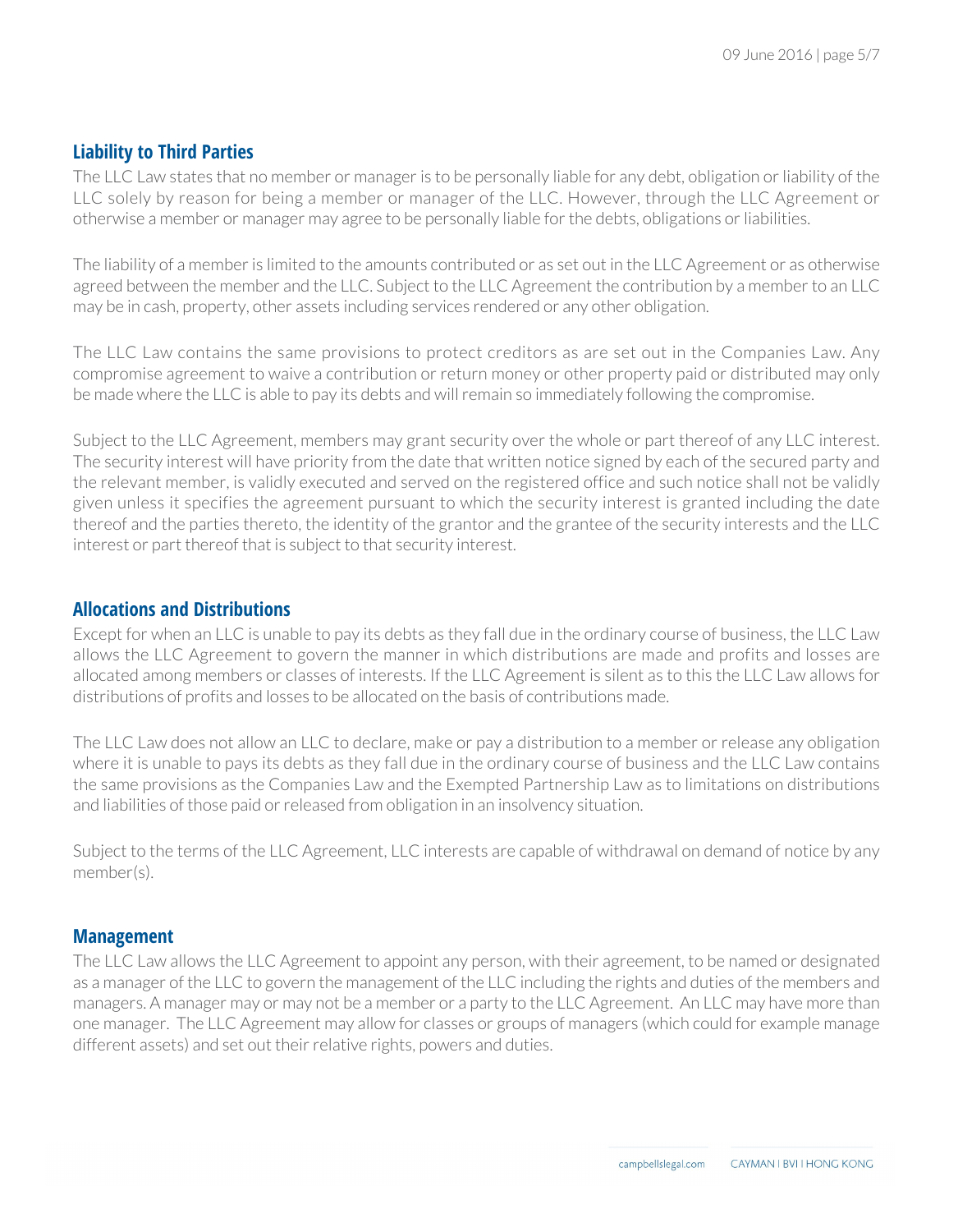If the LLC Agreement is silent, then the management of an LLC vests in its members acting by a majority.

The LLC Law allows the LLC the flexibility to expand or restrict the duties owed by members or managers or persons on any committee acting for the LLC in its LLC Agreement, subject to the minimal duty that any manager must act in good faith in respect of the rights, authorities or obligations to which the manager is subject or exercises or performs, although even this duty is capable of restriction in the LLC Agreement.

Unless otherwise set out in the LLC Agreement or unless acting in a manager capacity (in which case they are subject to the above minimal duty), the LLC Law states that a member does not owe any duty (fiduciary or otherwise) to the LLC or any member in exercising their rights or authorities in respect of the LLC or in performing their obligations under the LLC Agreement.

The LLC Law allows the LLC Agreement to protect the confidentiality of the LLC and restrict access to the books and records of the same, but if the LLC Agreement is silent as to the point, the members of an LLC may have access to inspect the LLC books and records.

Unless otherwise provided in the LLC Agreement, a manager has the power and authority to delegate the rights and powers to manage and control the business.

## **Winding Up**

The LLC agreement may contain details of how the LLC is terminated. Otherwise the LLC Law sets out termination provisions and an LLC may be wound up voluntarily, compulsorily by the Court or under Court supervision. An LLC may be wound up in the same manner as an exempted company and certain provisions of the Companies Law and Companies Winding Up Rules as applicable to a voluntary liquidation will apply.

## **Maintenance of Registers**

LLCs will be required to maintain registers of members, managers and mortgages and charges. The register of managers is the only register that requires to be filed with the Cayman Islands authorities.

#### **Additional Miscellaneous Elements of the LLC Law**

The LLC Law allows for the conversion of exempted companies into LLCs, reconstructions, amalgamations and mergers and consolidations. Additionally the LLC Law allows for the transfer in of foreign entities to be registered as LLCs and vice versa.

It is envisaged that future iterations of the LLC Law will allow for conversion of exempted limited partnerships to LLCs and additional flexibility requirements.

#### **Summary**

The LLC will be a valuable measure to provide flexibility for clients.